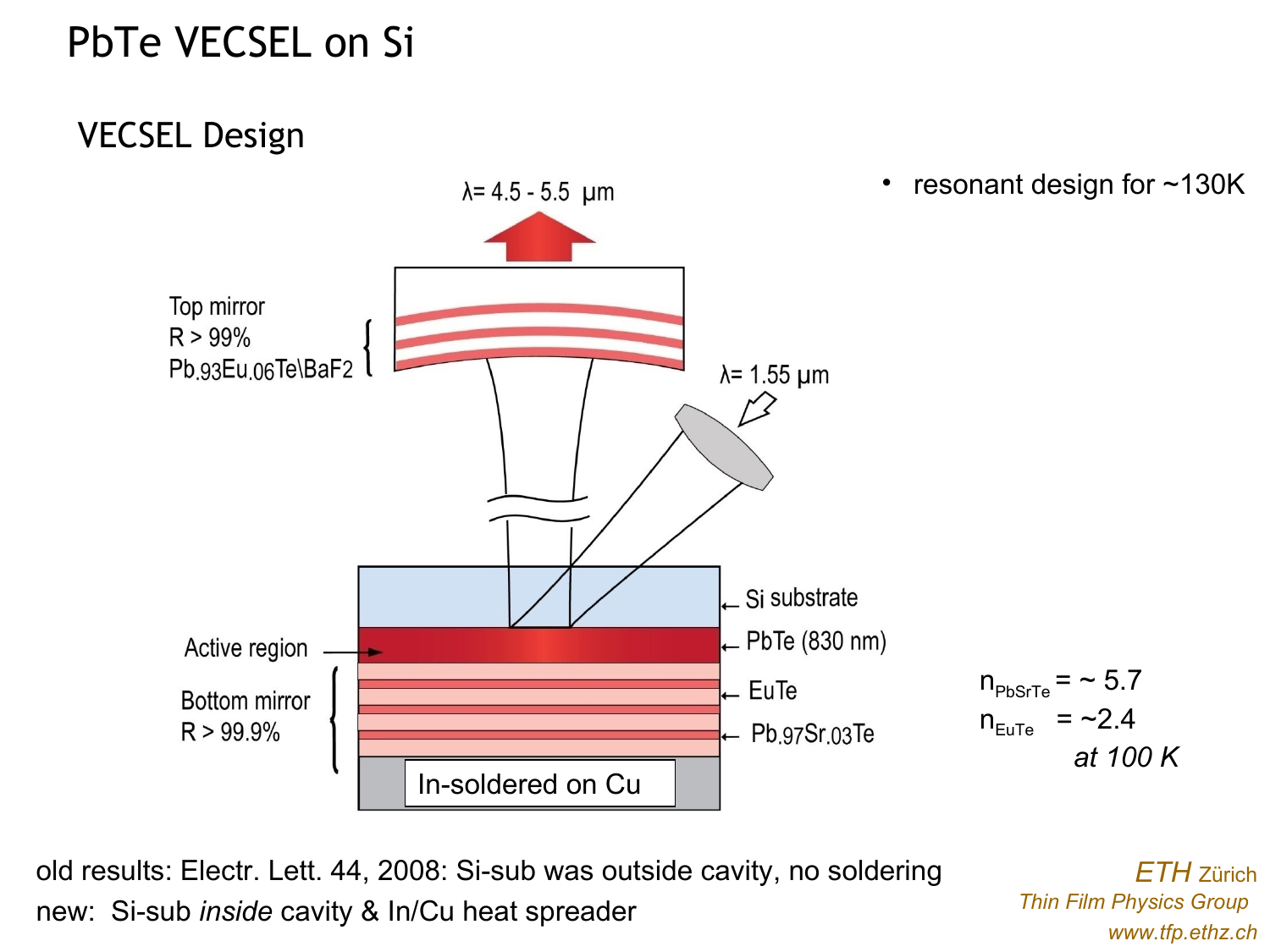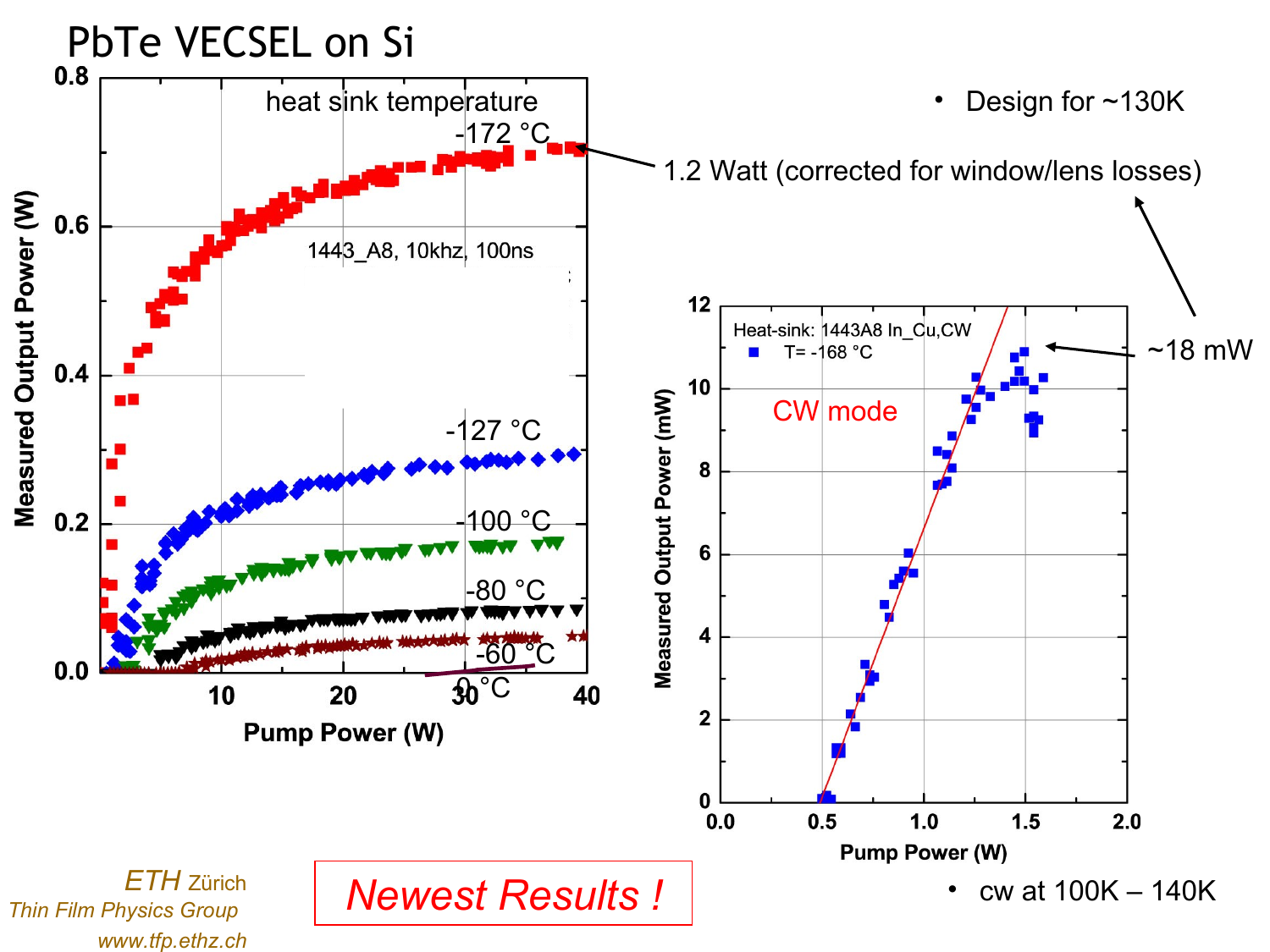#### PbTe VECSEL on Si: spectra

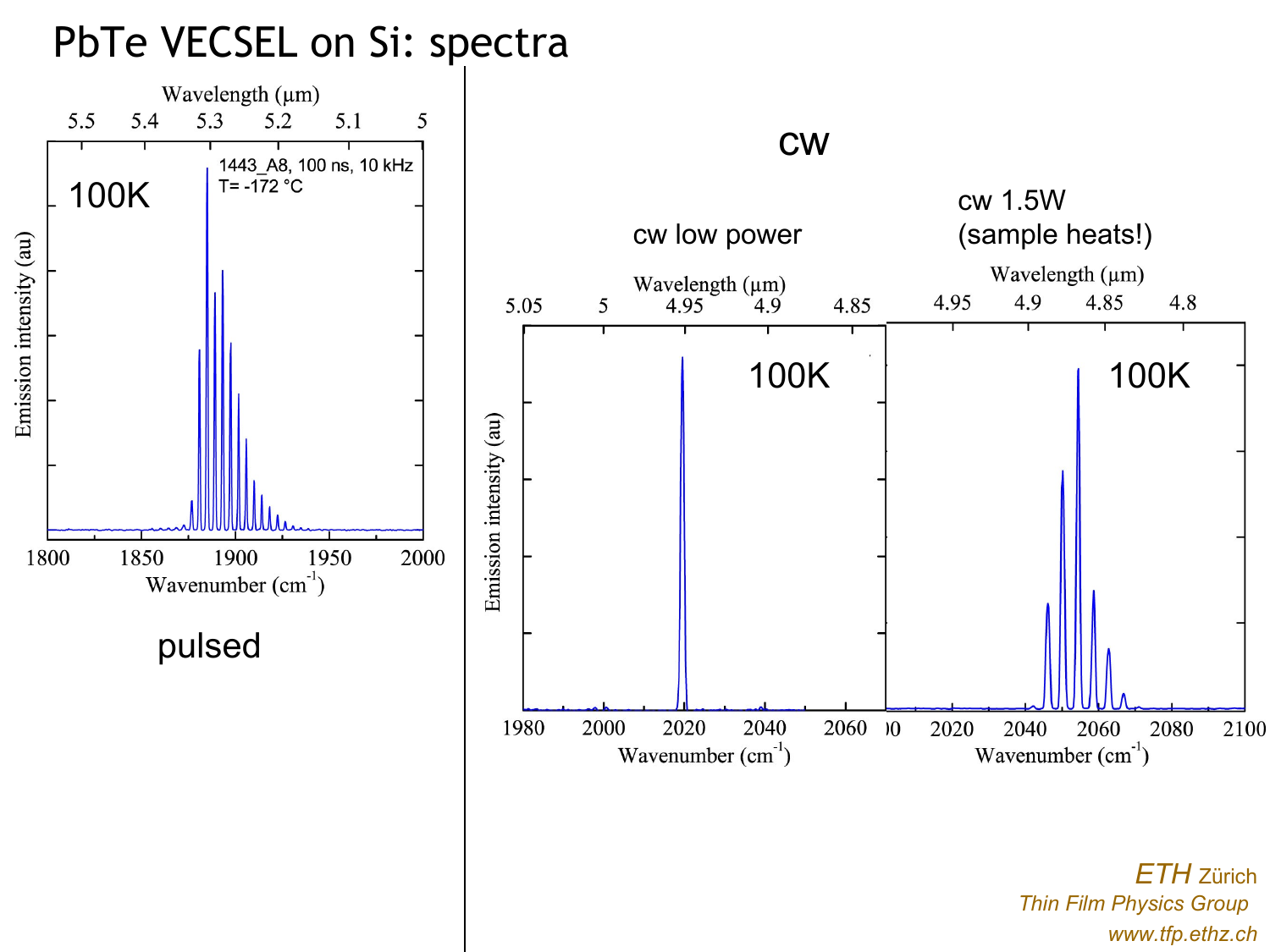# PbTe VECSEL on Si



Wavelength (µm)

Δ

3.9

 $4.1$